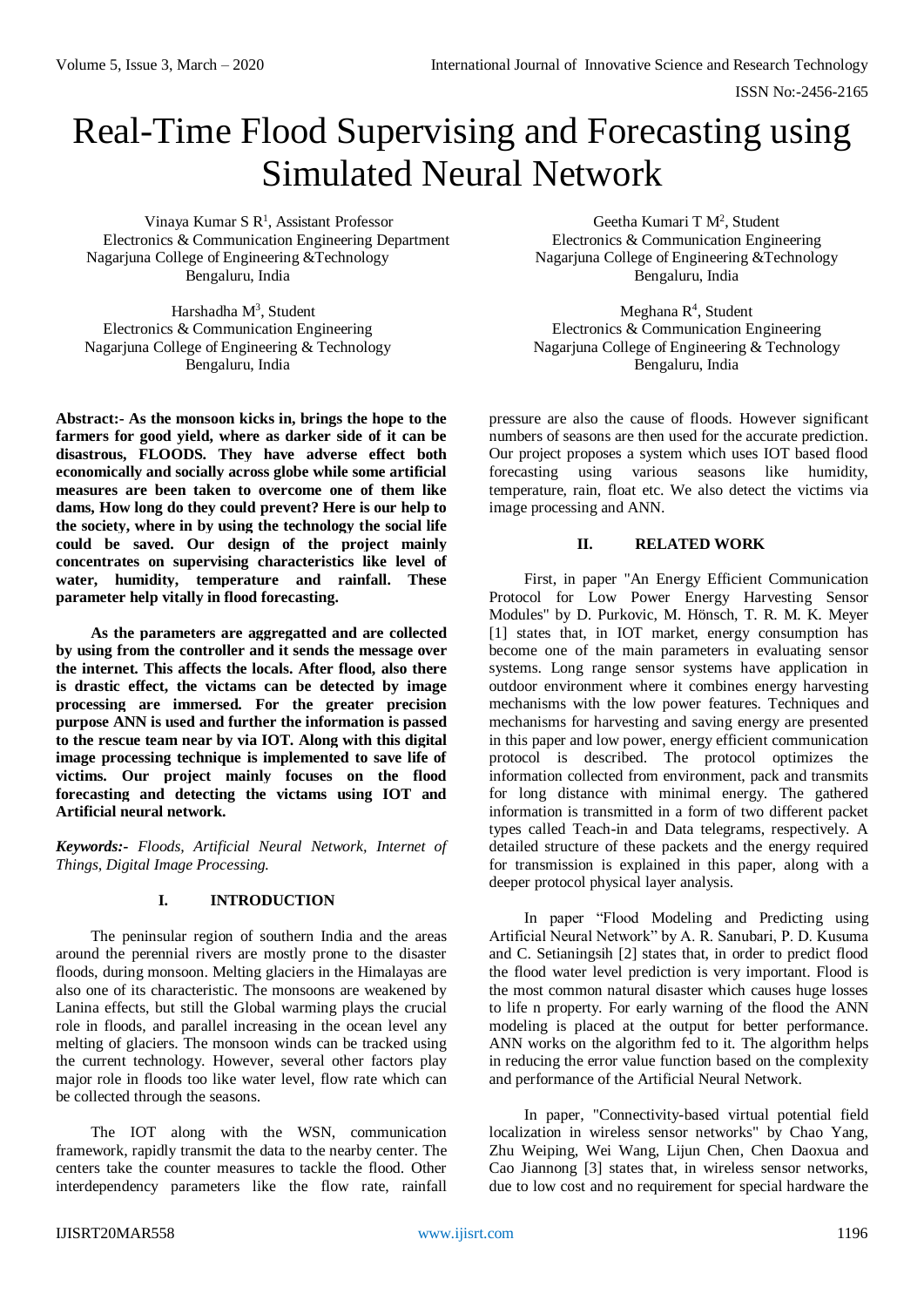connectivity based localization protocols are widely studied. Many connectivity-based algorithms are dependent on estimation of distance between nodes according to their hop count, which often yields large errors in anisotropic sensor network. In this paper, virtual potential field algorithms estimate the position of unknown nodes and are iteratively adjusted by eliminating the inconsistency to the connectivity constraint. Unlike current connectivity-based algorithms, VPF effectively exploits the connectivity constraint information, regardless of distance estimation between nodes, thus achieving high localization accuracy in both isotropic and anisotropic sensor networks.

In paper "Wireless Sensor Networks for Cultural Property Protection" by J. Sung, S. Ahn, T. Park, S. Jang, D. Yun, J. Kang, S. Yoo, P. Chong, D. Kim [4] states that, wireless sensor network technology has been proved that it has a very strong impact on our daily life for many applications. In this paper, WSN has been deployed in one of the most important UNESCO cultural property sites in Korea at Bulguk-sa temple. It gives the information about monitoring and protecting cultural property from the aspect of application design to network system management.

In paper "A Real Time Video Processing Based Surveillance System for Early Fire and Flood Detection" by C. L. Lai, J. C. Yang, Y. H. Chen [5] states an effective and simple method for real-time automatic detection of disaster by video analysis. By analyzing the specific feature vectors like spatial-temporal spectra variation, colour histogram concentration, etc., a fully automatic process is developed to substantially improve the performance, especially in early detection thus to reduce the loss caused by natural disaster.

### **III. METHODOLOGY**

The System Architecture of the proposed IOT based Real-time Flood Supervising and Forecasting using Neural Network is as shown in the fig 1. It consists of PIC16F877A Microcontroller board, LCD display, GSM module and different types of sensors like temperature, water level, humidity, PIR and rain sensor.



Fig 1:- System Architecture

The Government spends ton of cash for flooding injury. In order to cut down the value spent, government has to implement Flood monitoring technology acts as a system which alerts and continuously keep a track on the critical places that are been exposed to floods frequently. PIC16F877A is 8-bit microcontroller which acts as a brain of the hardware gathers all the received inputs from various sensors and the embedded controller toils with a DC power supply of 5V and there is a built in A/D converter. The

different types of sensors used sense the conditions and the data is provided to the microcontroller and also delivered to the locals as SMS using GSM. Finally, siren alert is given as the flood alert and the digital image processing is used to detect the victims during flood. The image is obtained through a camera via WSN which is received by the IPC and further compared using MATLAB. For the greater precision purpose ANN is used.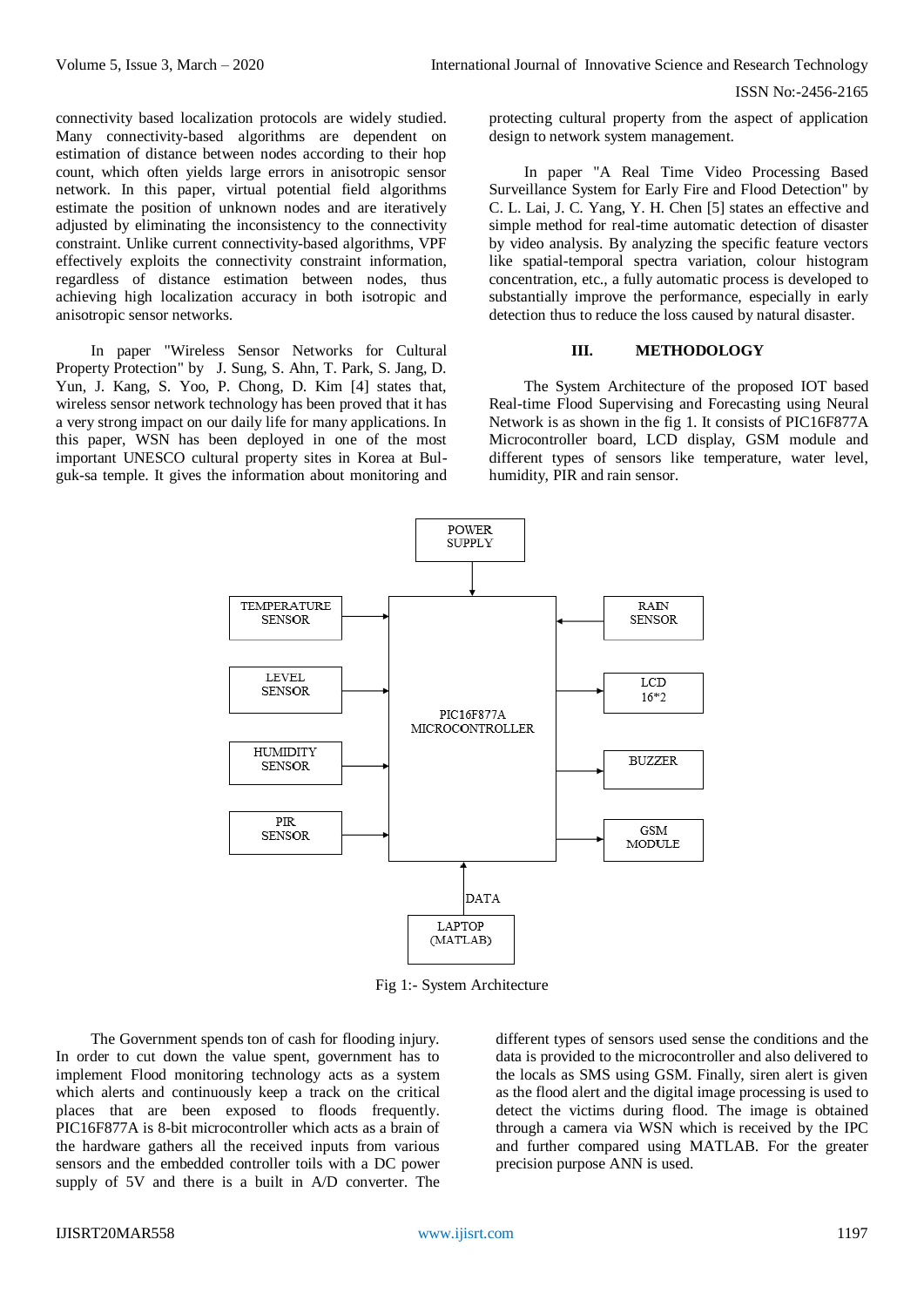

Fig 2:- Data flow diagram

## **IV. WORKING**

In IOT Based Real-time Flood Supervising Using ANN, wireless sensor networks (WSN) are used everyplace i.e., both residential areas, and undeveloped places. Therefore embedded system plays an important role in reducing the risks caused due to rise of water level in flood prone areas. The caution or warning alert to the local people regarding the flood is given via by sending SMS and siren. To give any microcontroller accessibility to the Wi-Fi network Wi-Fi Module is used. The controller unit receives inputs from various sensors and is described as follows:

The temperature sensor is a device that measures the temperature through an electrical signal as it requires thermocouple or RTD (Resistance Temperature Detectors). A thermocouple is made up of two dissimilar metals which generates electrical voltage. If the difference in voltage is amplified, the analog signal is generated by the device and is directly proportional to temperature.

The water level sensors are used to detect the level of substances that flow. Basically level sensors can be used to identify the point at which a liquid falls below minimum or rises above maximum level. Hence, any person can identify the level of water which is displayed on LCD.